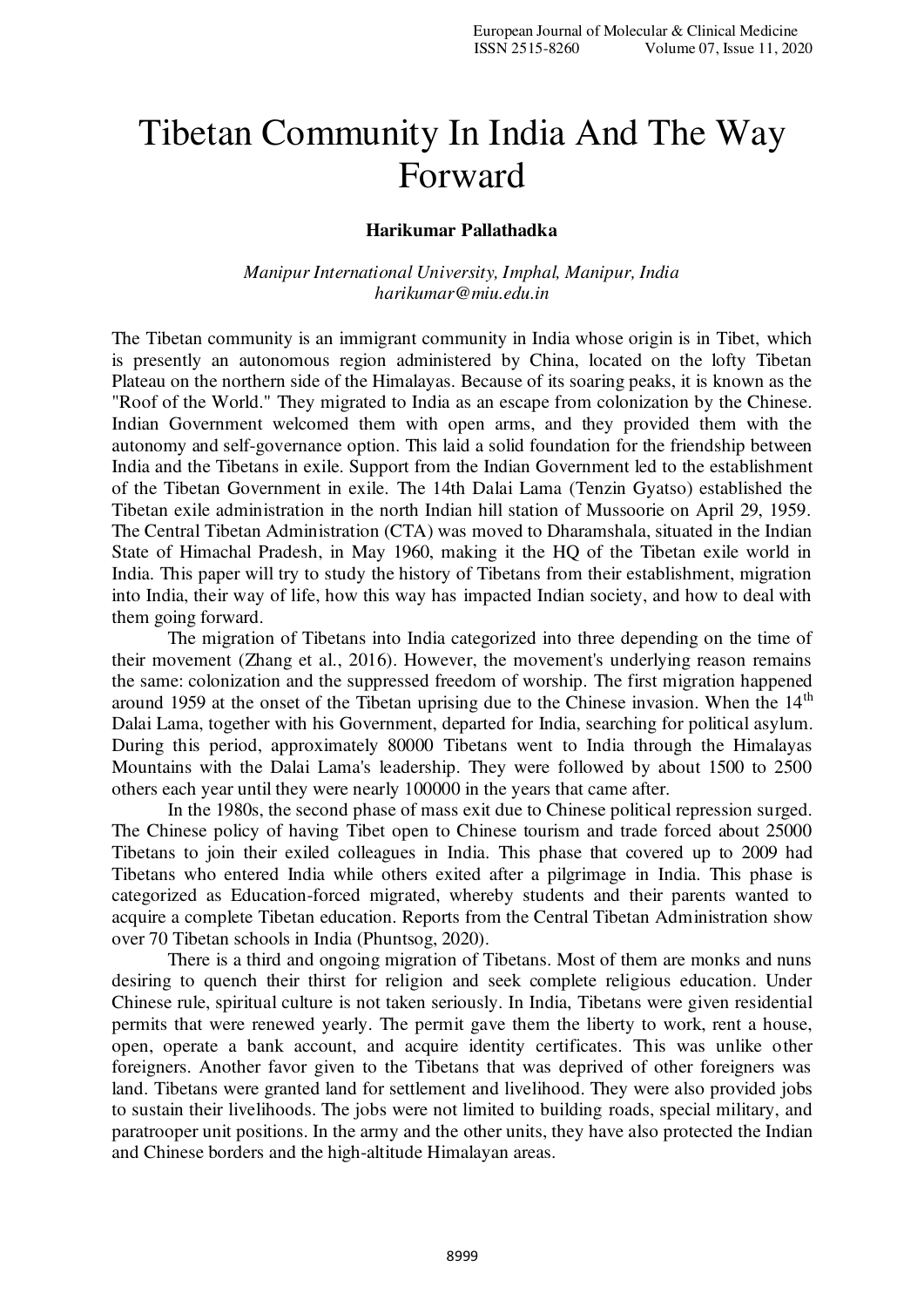Indians and Tibetans shared religious beliefs, mainly in Buddhism, which cemented their relationship, explaining their preferential treatment. India is considered the origin of the Buddhist religion and is thus highly regarded by the Tibet people (Michael, 2019). Apart from the spiritual proximity, Indians treat Tibetans primarily because their place of residence is being fought for by both China and India. India wishes to persuade the Tibet people to their side instead of the coercive approach being driven by the Chinese to subdue the land.

 Tibetans, like other refugees, have an impact on the host community. The effect could be negative or positive or both. Even though most refugee settlements in most countries are always regarded negatively because of the social, economic, and political burden it gives to the host country, Tibetan refugees were different; they are regarded as the most 'successful refugees' that is why it has attracted a lot of studies on how they were able to fit into the Indian society. The reason for their success is not only social but also political. On the social factor, the Tibetans displayed some superior characteristics instead of the usual 'refugee syndrome' portrayed by others in their situation. For example, in them is an ingrained sense of entrepreneurship, strong work ethics, the sexual division of labor was lacking (Nayak et al., 2019). These came in handy as the Indian community had a great pool of unskilled labor; hence they would not have survived would it not for their characteristics. This would not have happened were it not for the keen interest that the Indian Prime minister Jawaharlal Nehru had in this particular community (Namgha et al.,.2019).

The systemic leadership and shared power structure also helped in their successful settlement (Szmigielska-Piotrkowska,.2016). Dalai Lama took his cabinet to asylum. This enabled a smooth transition to the new place, and the leadership was well skilled. Within no time, Tibetans were self-sufficient because of these systems. They even created employment on the host community in agricultural production as they preferred trading themselves. The local community also benefited from the Tibetan facilities such as schools and hospitals. Foreign agencies that provided aid to the refugees extended help to the hosts too. The establishment of the Tibetan community brought about job opportunities, chances of doing business, and modern facilities.

Tibetans are generally peace-loving and compassionate people. They are hard-working and immensely talented as well. Tibetans, despite their success in India, believe that they are there temporarily. They vigorously practice their religion, customs and traditions under the leadership of the 14<sup>th</sup> Dalai Lama, but they still miss their land and origin. They still live with hope and dream that they will return once again to Tibet. But the reality seems to be different. Some of them have started leaving the challenges in their homeland notwithstanding. Experts have suggested and voiced their concerns on the need for openness and dialogue on both sides of the Chinese Government and Tibet's leadership. The need for relaxation of the hardline stance adopted by the Chinese leadership is regretful. As China aspires to be the world's superpower nation, the administration must understand that it cannot achieve it only based on military and economic prowess and moral authority provided by the Tibetan side. One can notice that the benefit is symbiotic and common ground has to be found.

His Holiness Dalai Lama's middle way approach is a first step in the right direction. Indian influence in resolving the issue cannot be gainsaid and must lead in the negotiations. It is true that the Tibetans feel marginalized and pushed to the periphery on matters of economic development (Tsering, 2017). The Fifth Tibet Work Forum, which held the improvement of education, medical service, and protection of the environment in the Tibetan Autonomous Region, was another big win (Fayiah et al.,.2020). The proposal for the Tibetan people to have self-governance in their internal matters while china continues with the whole responsibility of defense and international during the US Congressional Human Rights Addressing Washington in 1988 by Dalai Lama was commendable but lack of sincerity and courage to engage in dialogue by the Chinese is very loud. Chinese's Big-Brother-Syndrome